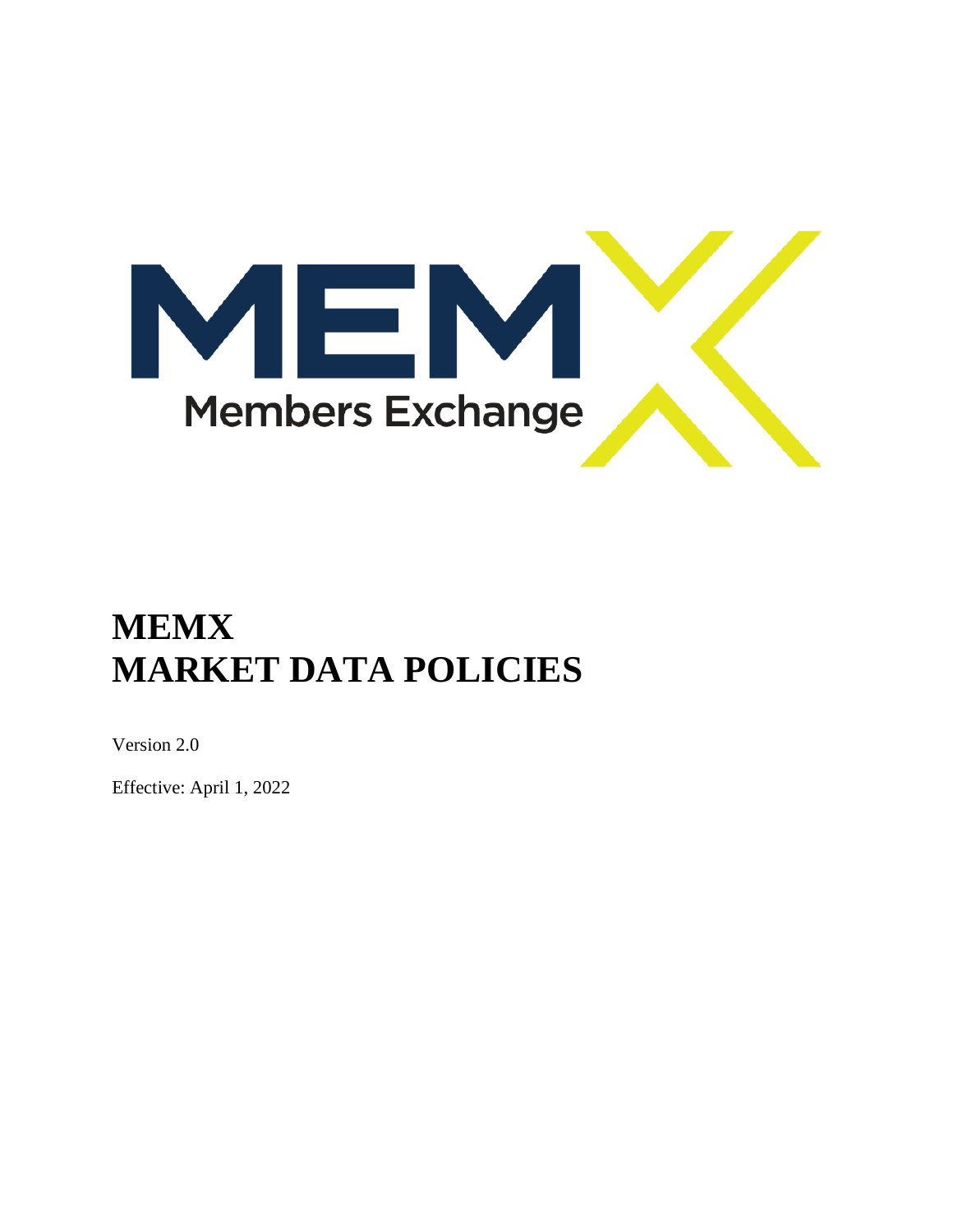

# **Table of Contents**

| 1.  |  |
|-----|--|
| 2.  |  |
| 3.  |  |
| 4.  |  |
| 5.  |  |
| 6.  |  |
| 7.  |  |
| 9.  |  |
| 10. |  |
| 11. |  |
| 12. |  |
| 13. |  |
| 14. |  |
| 15. |  |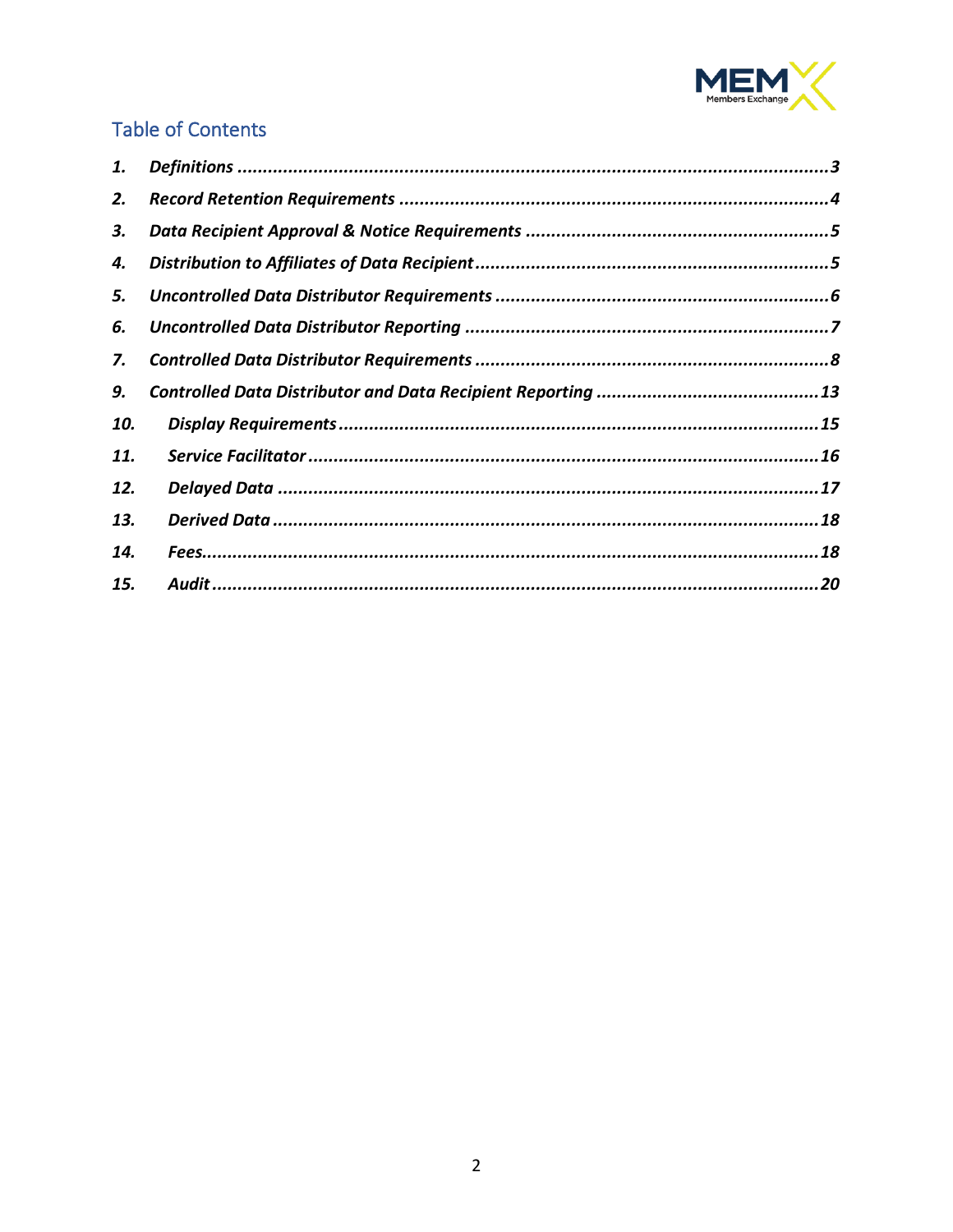

#### **MEMX Market Data Policies**

Under the terms of the MEMX Market Data Agreement ("**Data Agreement**") with MEMX LLC ("**MEMX**"), firms receiving Exchange Data must adhere to these MEMX Market Data Policies (the "**Market Data Policies**"). These Market Data Policies supplement and clarify the Data Agreement and apply to the receipt, use, pricing, reporting, and distribution of Exchange Data. Unless otherwise specified, references herein to "**Exchange Data**" or "**Data**" refer to Exchange Data as defined in the Data Agreement. The Data Agreement governs any conflict with these Market Data Policies.

Pursuant to the Data Agreement, MEMX reserves the right to update these Market Data Policies from time to time and will communicate any updates to Data Recipients via email and the Website. All capitalized terms used herein that are not defined below are defined in the Data Agreement or the applicable Fee Schedule.

#### <span id="page-2-0"></span>1. **Definitions**

**Controlled Data Distributor** – A Data Recipient that (i) provides Exchange Data to a Data User (either an Internal Subscriber or an External Subscriber) and (ii) controls the entitlements of and display of information to such Data User. If the Data User is either an employee or natural person independent contractor of the Controlled Data Distributor or an employee or natural person independent contractor of an affiliate of the Controlled Data Distributor identified on the List of Affiliates (i.e., an "**Internal Subscriber**"), such Controlled Data Distributor is considered to be an "**Internal Controlled Data Distributor**." If the Data User is not an employee or natural person independent contractor of the Controlled Data Distributor or of an affiliate thereof identified on the List of Affiliates (i.e., an "**External Subscriber**"), such Controlled Data Distributor is considered to be an "**External Controlled Data Distributor**."

**Data Feed Subscriber** – Any Data User not affiliated with Data Recipient that (a) receives Exchange Data from Data Recipient and (b) for which Data Recipient cannot substantially control Exchange Data for the purposes of reporting usage or qualification.

**Display Usage** – The access to and/or use of Exchange Data by a Data User via a graphical user interface, application or other medium which displays Exchange Data.

**Exchange Data Order Form and System Description** – information submitted via the User Portal or other method designated by MEMX that identifies the Exchange Data desired and the Exchange Data access method, and provides key contact information as well as a description of any system(s) or service(s) that make use of or distribute Exchange Data internally or externally to Data Users.

**Extranet Service Provider** – A Person that has entered into a Data Agreement and Transmits Exchange Data, via an extranet operated by such Person, to Data Recipients. "**Transmit**" means to direct Exchange Data to one or more Data Recipients without modification of the content,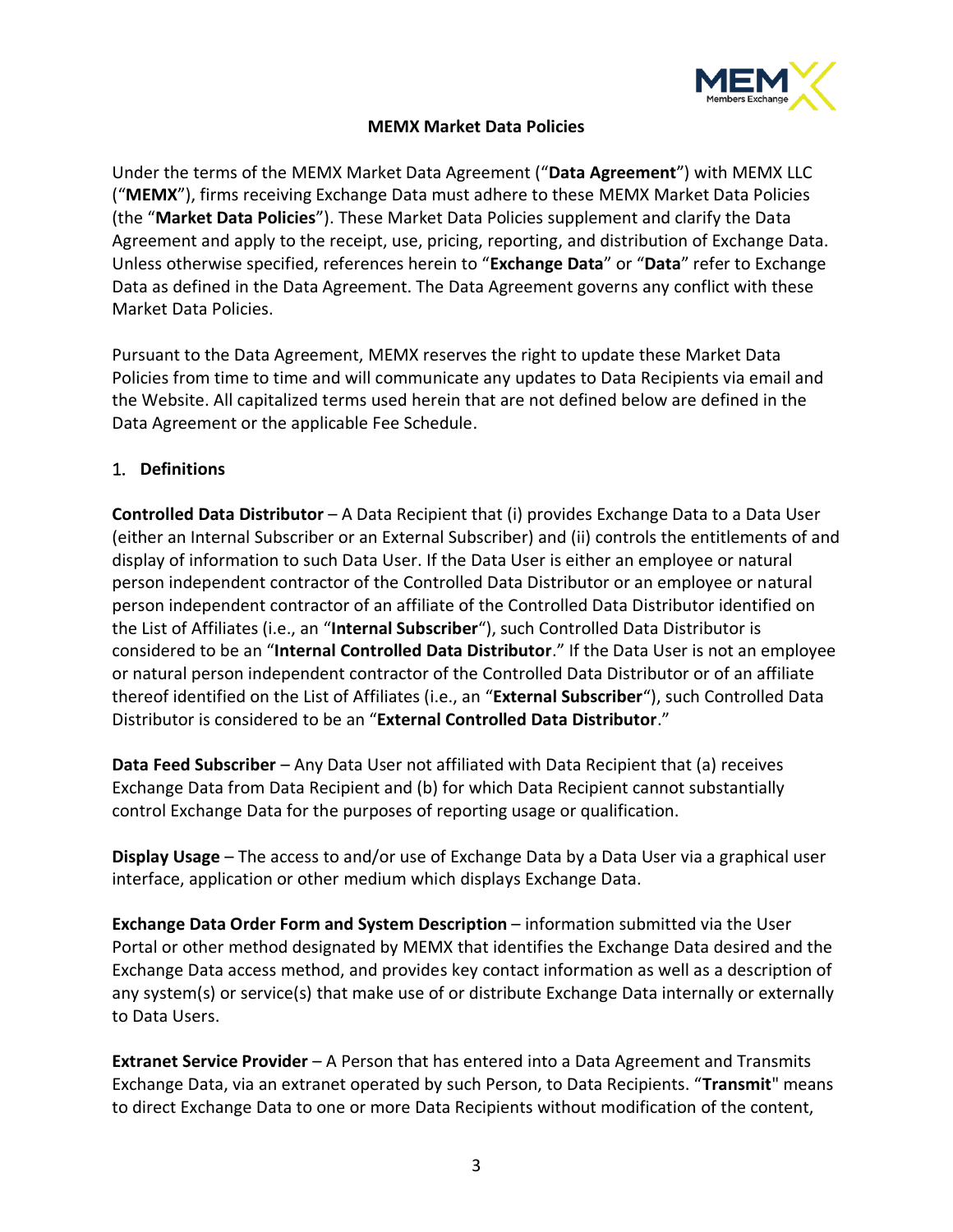

format or other characteristics of the Exchange Data. An Extranet Service Provider is not authorized to use or process Exchange Data for any purpose other than to Transmit Exchange Data.

**Non-Display Usage** – Any method of accessing an Exchange Data product that involves access or use by a machine or automated device without access or use of a display by a natural person or persons.

**Non-Professional Data User** – A natural person or qualifying trust that uses Data only for personal purposes and not for any commercial purpose and, for a natural person who works in the United States, is not: (i) registered or qualified in any capacity with the Securities and Exchange Commission, the Commodities Futures Trading Commission, any state securities agency, any securities exchange or association, or any commodities or futures contract market or association; (ii) engaged as an "investment adviser" as that term is defined in Section 202(a)(11) of the Investment Advisers Act of 1940 (whether or not registered or qualified under that Act); or (iii) employed by a bank or other organization exempt from registration under federal or state securities laws to perform functions that would require registration or qualification if such functions were performed for an organization not so exempt; or, for a natural person who works outside of the United States, does not perform the same functions as would disqualify such person as a Non-Professional Data User if he or she worked in the United States.

**Professional Data User** – Any Data User other than a Non-Professional Data User.

**Service Facilitator** – A Person, other than an Extranet Service Provider or telecommunications provider, that facilitates the receipt, dissemination, or other use of Exchange Data on behalf of the Data Recipient in accordance with the terms and conditions of the Data Agreement.

**Trading Platform** – Any execution platform operated as or by a registered National Securities Exchange (as defined in Section 3(a)(1) of the Exchange Act), an Alternative Trading System (as defined in Rule 300(a) of Regulation ATS), or an Electronic Communications Network (as defined in Rule 600(b)(23) of Regulation NMS).

**Uncontrolled Data Distributor** – A Data Recipient that is authorized by MEMX to distribute Exchange Data externally to a Data User that is not an affiliate of Data Recipient where the Data Recipient does not control the entitlements of and display of information to such Data User (i.e., a "Data Feed Subscriber").

# <span id="page-3-0"></span>**2. Record Retention Requirements**

Each Data Recipient must create and maintain for at least three (3) years or other timeframe specified in accordance with Regulatory Requirements, whichever is greater, complete and accurate books and records relating to the Data Recipient's performance of its obligations and exercise of its rights under the Data Agreement, including without limitation the receipt, use,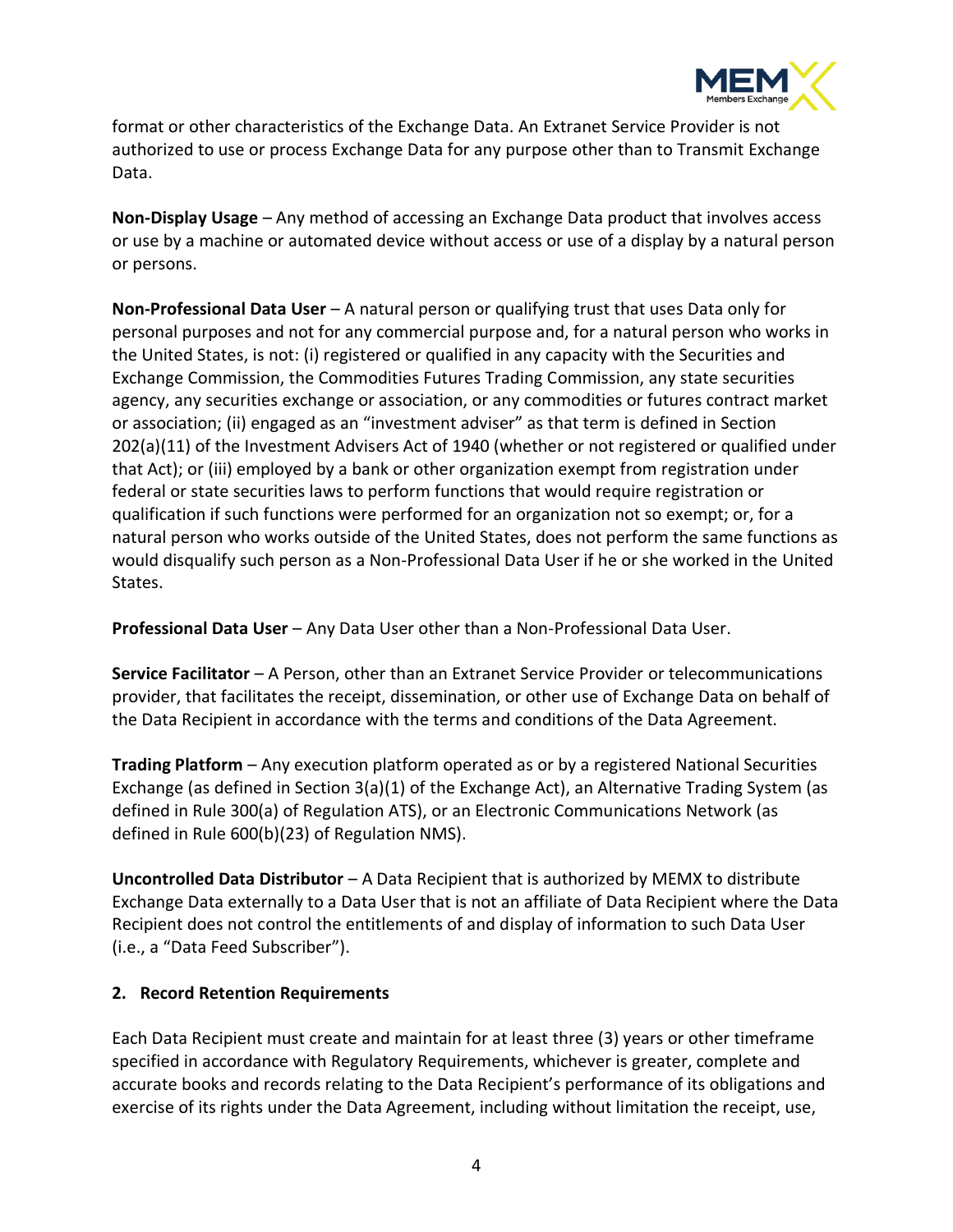

display, and distribution of Exchange Data and the administration of the Subscriber Agreement or equivalent, if applicable.

#### <span id="page-4-0"></span>**3. Data Recipient Approval & Notice Requirements**

Each Data Recipient that is requesting to use or distribute Exchange Data must complete and submit to MEMX the following: (i) Data Agreement, (ii) List of Affiliates (if applicable); (iii) Exchange Data Order Form and System Description; and (iv) Service Facilitator List (if applicable). The Exchange Data Order Form and System Description requires firms to identify the Exchange Data desired, and the Exchange Data access method, and to provide key contact information as well as a description of any system(s) or service(s) that make use of or distribute Exchange Data internally or externally to Data Users.

Each completed Data Agreement, List of Affiliates, Exchange Data Order Form and System Description, and Service Facilitator List should be submitted via the MEMX User Portal for approval. Alternatively, these documents may be emailed to [data@memx.com](mailto:data@memx.com) by Data Recipients to complete the application process for Exchange Data.

Any notice by Data Recipient under the Data Agreement must be directed to MEMX at:

MEMX LLC 111 Town Square Place, Suite 520 Jersey City, NJ 07310 Attention: Member Experience Email: [data@memx.com](mailto:data@memx.com) With a required copy to: [legal@memx.com](mailto:legal@memx.com)

#### <span id="page-4-1"></span>**4. Distribution to Affiliates of Data Recipient**

Any Data Recipient that distributes Exchange Data to one or more of its affiliates must complete and submit to MEMX a list of any such affiliates and their addresses (the "List of Affiliates"). The List of Affiliates may be submitted to MEMX via the MEMX User Portal, via email to [data@memx.com](mailto:data@memx.com) or any other method as designated by MEMX. The Data Recipient shall notify MEMX of any changes to the information on the List of Affiliates and such changes shall be deemed accepted by MEMX unless MEMX notifies the Data Recipient of an objection within 30 days of receipt of notification of the change.

*One or more of the entities (each a "Connected Entity") that is part of the group comprised of the Data Recipient and the affiliates listed on the List of Affiliates (collectively, the "Affiliate Group") is permitted to own connectivity with MEMX to receive Exchange Data directly from MEMX. Each Connected Entity shall be identified in writing to MEMX. Any member of the Affiliate Group that also receives Exchange Data from another Data Recipient (in addition to a Connected Entity) that is an Uncontrolled Data Distributor is not required to complete and return to MEMX a separate Data Agreement and Exchange Data Order Form and System*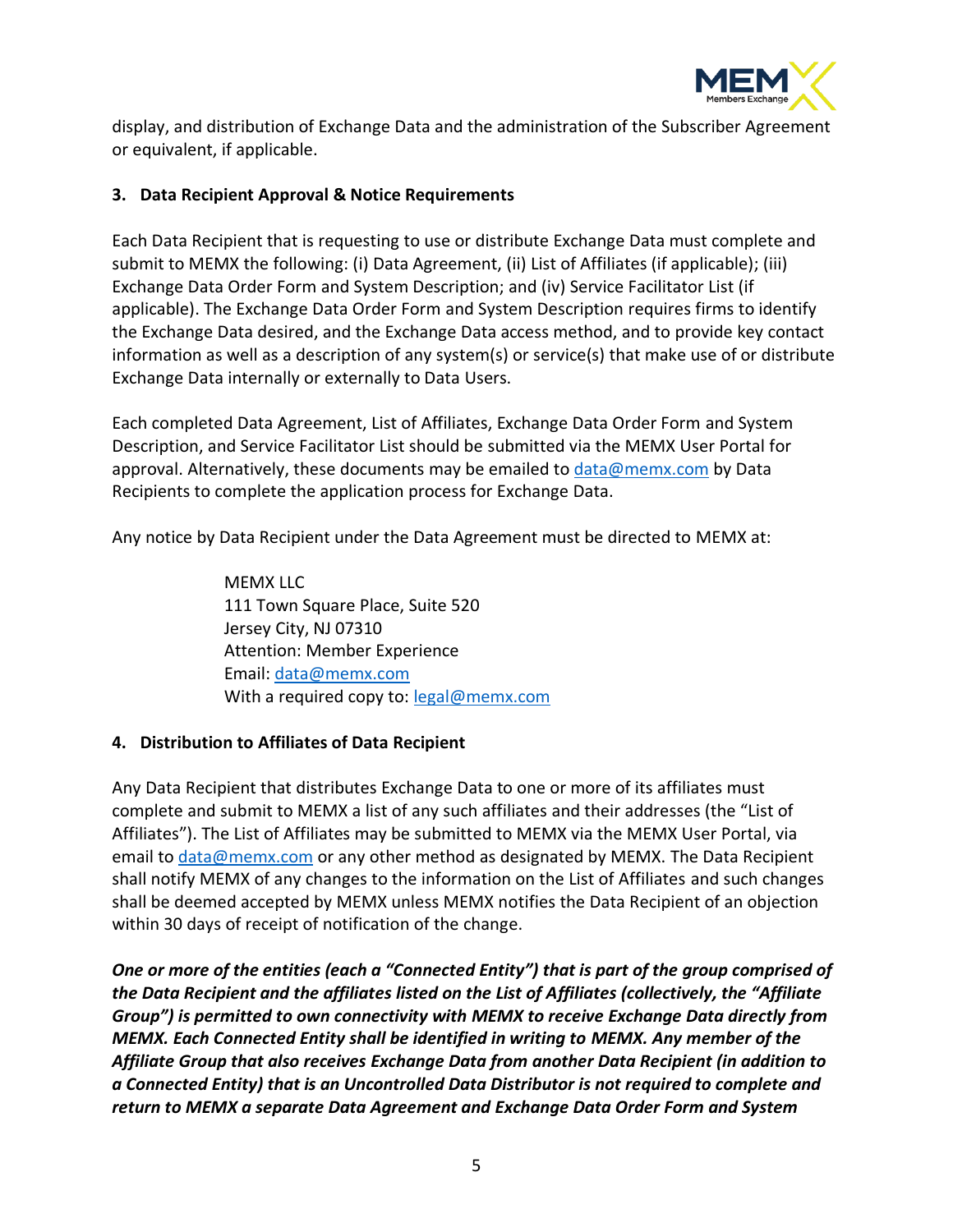

# *Description. Rather, that entity is bound by the same Data Agreement and other relevant documents executed by the applicable member of the Affiliate Group.*

#### <span id="page-5-0"></span>**5. Uncontrolled Data Distributor Requirements**

To become an Uncontrolled Data Distributor, the Data Recipient must describe, using the Exchange Data Order Form and System Description, its plan to distribute Exchange Data externally to any Data Feed Subscriber that is not an affiliate of the Data Recipient.

#### **Request Process**

#### *Production*

Uncontrolled Data Distributors are responsible for either (i) directing each prospective Data Feed Subscriber to download the required documents from the Website, or (ii) providing a hard copy of each required document to the prospective Data Feed Subscriber. Required documents for each prospective Data Feed Subscriber include the following:

- Signed Data Agreement
- Completed and signed Exchange Data Order Form and System Description
- Completed and signed List of Affiliates (if applicable)
- Completed and signed Service Facilitator List (if applicable)

A Data Agreement is required for any Real-time Data Feed Subscriber. Data Feed Subscribers of Delayed Data, End-of-Day Data or Historical Data are not required to sign a Data Agreement but are not permitted to redistribute the Data externally. The waiver of the agreement requirement by MEMX does not limit the Uncontrolled Data Distributor's obligations as described within the Data Agreement executed with MEMX.

# *Certification*

To provide access to non-production Exchange Data sourced from a certification System, a request can be initiated through email to [data@memx.com.](mailto:data@memx.com) The following information should be included:

- Data Feed Subscriber's name and contact information
- Type of non-production Exchange Data subscribed to by each Data Feed Subscriber (e.g., Depth, Top, Last Sale, Historical, etc.)
- The earliest date upon which the Data Feed Subscriber will receive non-production Exchange Data from the Uncontrolled Data Distributor (installation date)
- The last date upon which the Data Feed Subscriber will receive non-production Exchange Data from the Uncontrolled Data Distributor (termination date)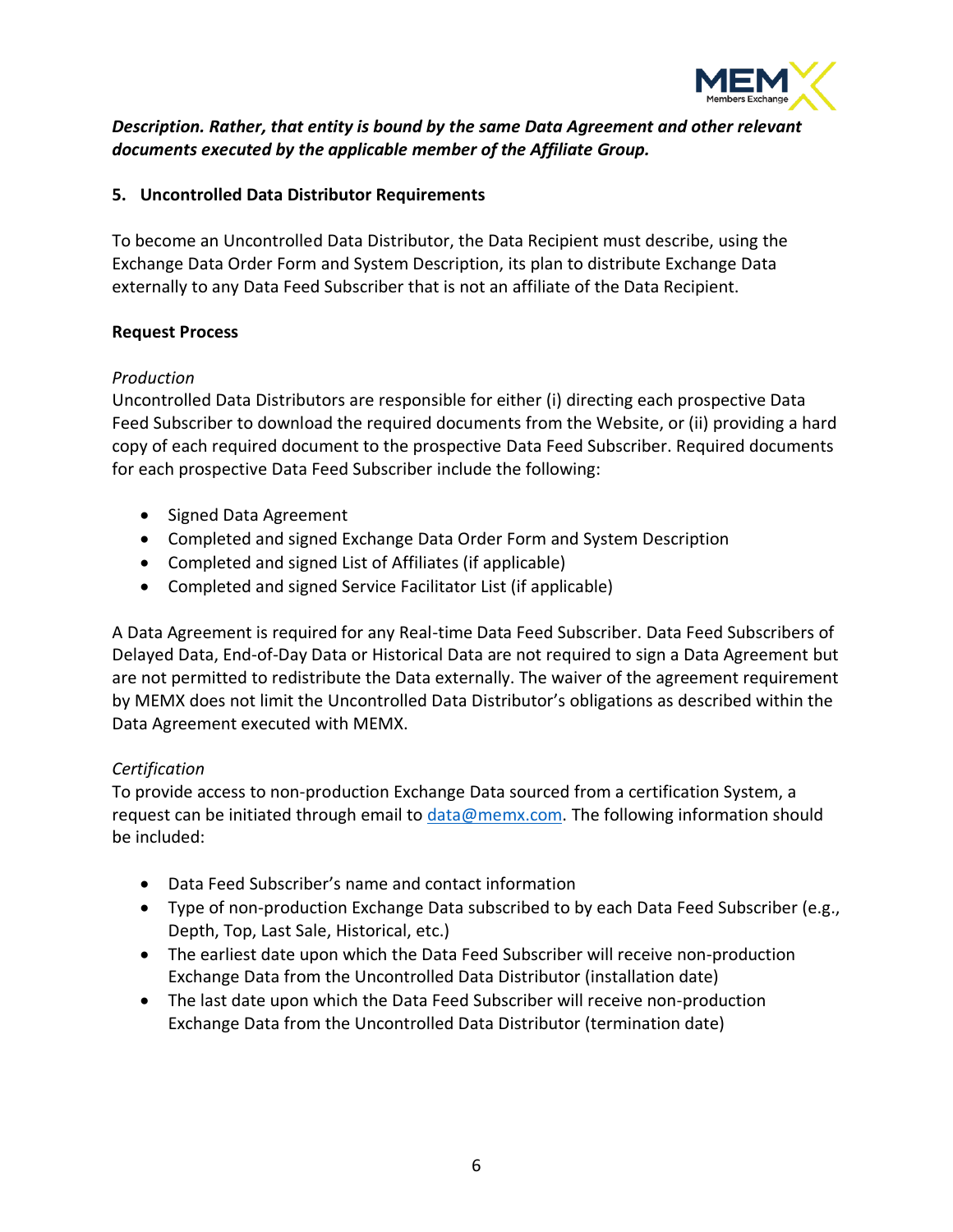

No Data Feed Subscriber shall be permitted to use non-production Exchange Data from a certification System for a period of longer than thirty (30) days without the prior written approval of MEMX.

# **Approval Process**

After the required documents have been completed, the prospective Data Feed Subscriber must submit the required documents to MEMX (as described above) for approval. MEMX will review the documents and may contact the Data Feed Subscriber directly for additional information. The review of the documents includes, but is not limited to, a review of the intended use of the Exchange Data and the entitlements.

Upon approval, MEMX will notify both the Data Feed Subscriber and the Uncontrolled Data Distributor via email. Once approved by MEMX, the Uncontrolled Data Distributor is authorized to provide the approved Exchange Data to the Data Feed Subscriber. **A new Data Feed Subscriber may not receive Exchange Data unless and until MEMX has specifically approved the distribution of the requested Exchange Data product.** Please note that if an Uncontrolled Data Distributor provides Exchange Data to an unapproved Data Feed Subscriber or releases any Exchange Data prior to MEMX's approval, the Uncontrolled Data Distributor is responsible for paying MEMX any fees and other charges that would have been assessed such Data Feed Subscriber during the unauthorized time frame had the Data Feed Subscriber and release of Exchange Data to such Data Feed Subscriber been approved.

# <span id="page-6-0"></span>**6. Uncontrolled Data Distributor Reporting**

Uncontrolled Data Distributors of Exchange Data are required to submit reports on a monthly basis providing firm and Exchange Data details (as described below) for each Data Feed Subscriber receiving the Exchange Data. Each such report must include the following:

- Each Data Feed Subscriber's name, contact information, and billing address
- Address at which each Data Feed Subscriber receives the Exchange Data
- Type of Exchange Data subscribed to by each Data Feed Subscriber (e.g., Depth, Top, Last Sale, Historical, etc.)
- The earliest date upon which each Data Feed Subscriber received or will receive such Exchange Data from the Uncontrolled Data Distributor (installation date)
- The last date upon which each Data Feed Subscriber received or will receive such Exchange Data from the Uncontrolled Data Distributor (termination date)

Uncontrolled Data Distributors may report to MEMX by entering details directly into the reporting system or any other method designated by MEMX. Monthly reporting for the prior month's activity is due on the 15<sup>th</sup> of the current month (i.e., May 15<sup>th</sup> is the due date for April reporting). Unless otherwise provided by MEMX, each Uncontrolled Data Distributor shall use reasonable efforts to provide such reporting within 15 days of the end of the applicable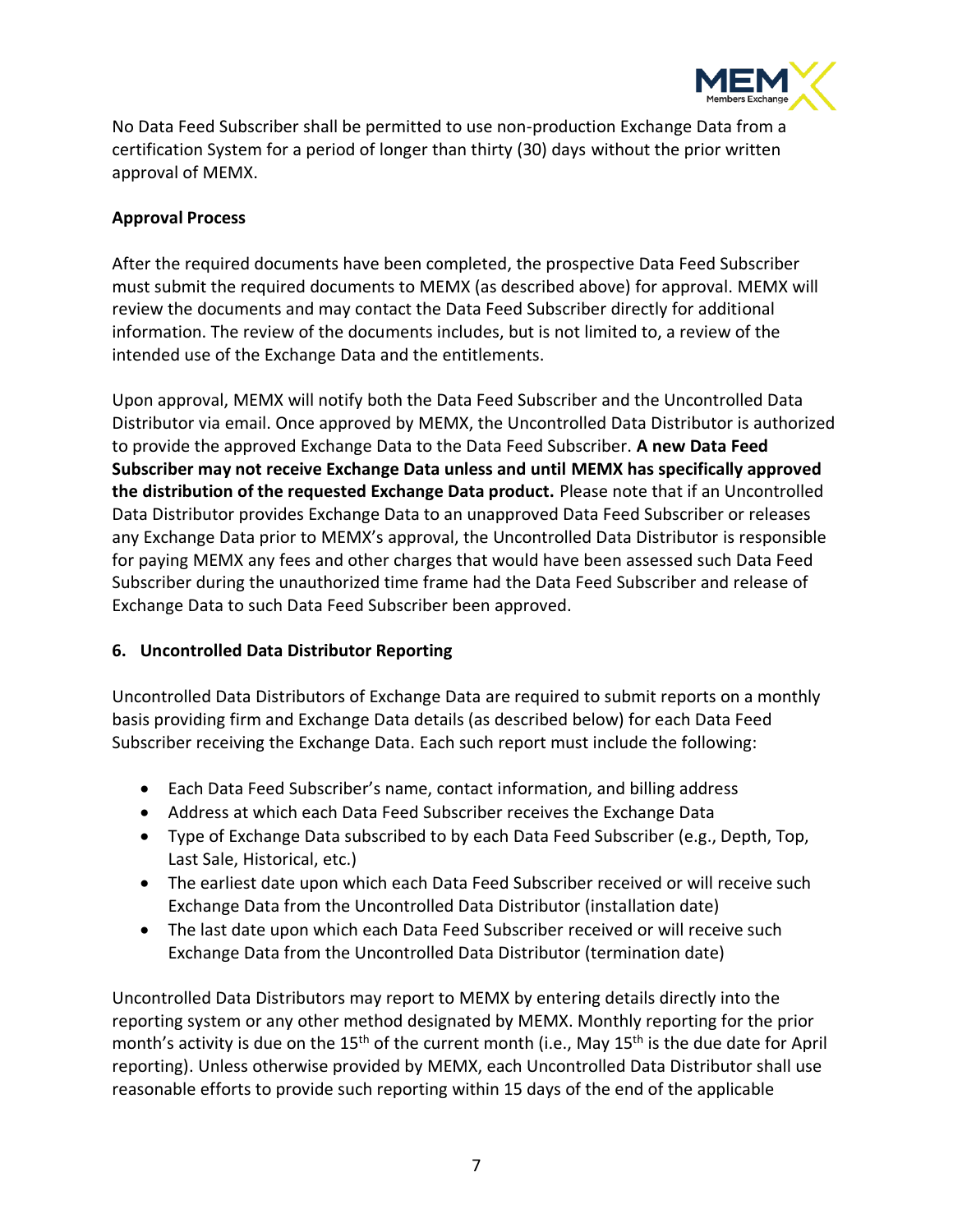

reporting period. Failure to report within 60 days of the end of the applicable reporting period may result in suspension or termination of provision of Exchange Data to Uncontrolled Data Distributor.

Notwithstanding the foregoing, reporting of each Data Feed Subscriber receiving access to nonproduction Exchange Data, Delayed Data, End-of-Day Data, or Historical Data must be submitted must be submitted only upon request.

Please contact [data@memx.com](mailto:data@memx.com) if you have any questions about reporting requirements. If you are newly reporting to MEMX, a user login will be created for you to access the system.

#### <span id="page-7-0"></span>**7. Controlled Data Distributor Requirements**

#### *Internal Controlled Data Distributors*

Internal Controlled Data Distributors may provide Exchange Data to employees or natural person independent contractors of the Internal Controlled Data Distributor or any affiliate thereof (i.e., Internal Subscribers) identified on a List of Affiliates submitted by the Internal Controlled Data Distributor to MEMX.

Internal Controlled Data Distributors are not required to execute a Subscriber Agreement or equivalent with Internal Subscribers. Only a Data Agreement, List of Affiliates (if applicable), and Exchange Data Order Form and System Description completed by the Internal Controlled Data Distributor is required to be submitted to MEMX.

#### *External Controlled Data Distributors*

External Controlled Data Distributors must execute a Subscriber Agreement or equivalent with each External Subscriber, whether an individual or a firm. MEMX will not execute this agreement or equivalent with an External Controlled Data Distributor's customers.

External Controlled Data Distributors must administer Subscriber Agreements to all External Subscribers. If an External Controlled Data Distributor does not administer a Subscriber Agreement, then the External Controlled Data Distributor is required to indemnify MEMX in the event of a claim by an External Subscriber or otherwise.

External Controlled Data Distributors have four options to administer the Subscriber Agreement or equivalent.

| <b>Administration Options for the Subscriber Agreement</b> |                                                         |  |  |
|------------------------------------------------------------|---------------------------------------------------------|--|--|
| 1. Data Recipient Indemnification                          | Data Recipient administers its own agreement to         |  |  |
|                                                            | External Subscribers as an equivalent to the Subscriber |  |  |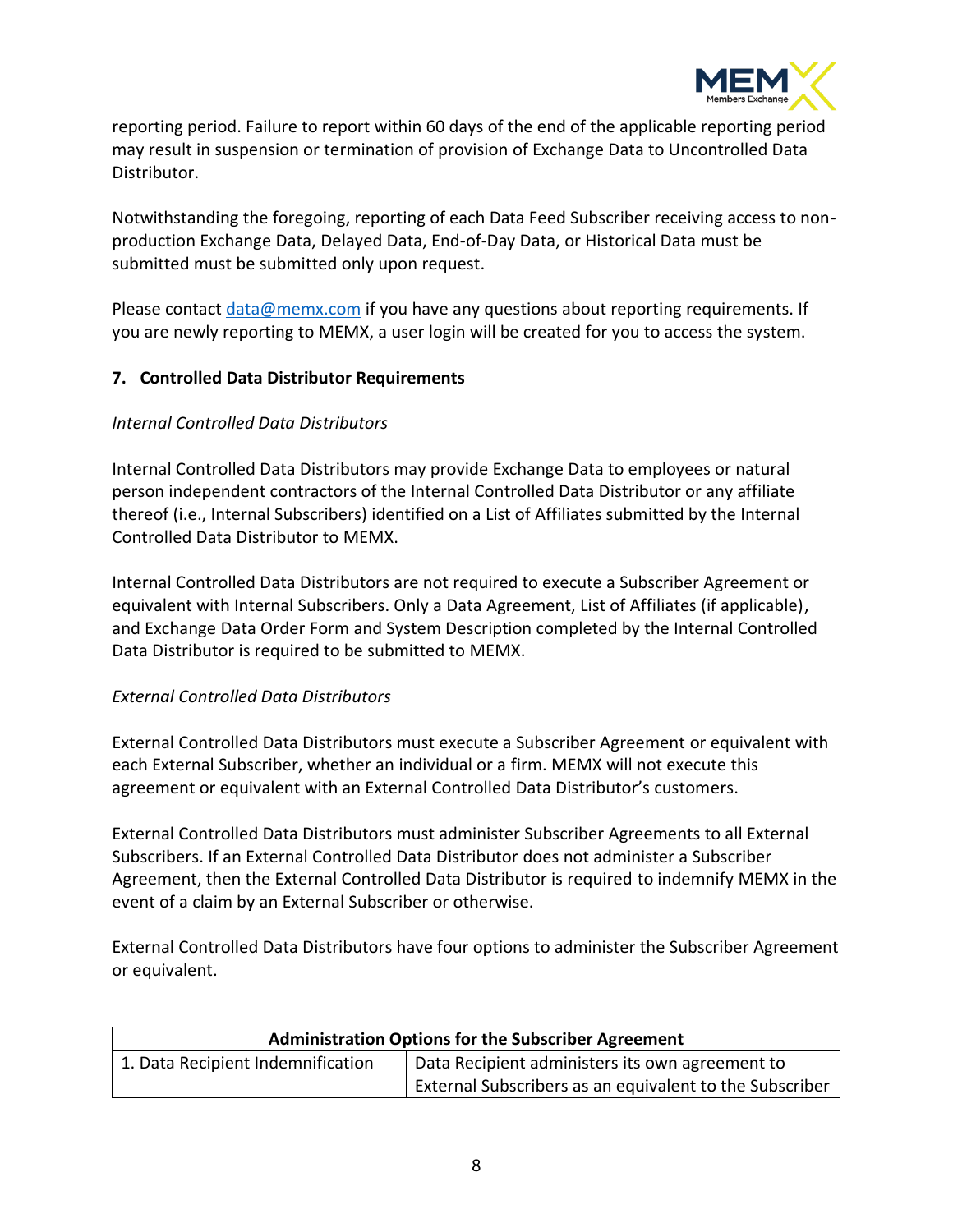

|                                    | Agreement. Submission of a sample copy of the Data     |
|------------------------------------|--------------------------------------------------------|
|                                    | Recipient's agreement, and any amendments thereto,     |
|                                    | is required upon request.                              |
| 2. Incorporation by Reference      | Data Recipient adds specific language referring to the |
|                                    | Subscriber Agreement into the Data Recipient's own     |
|                                    | agreement with the External Subscriber. Submission of  |
|                                    | a sample copy of the Data Recipient's agreement, and   |
|                                    | any amendments thereto, is required upon request.      |
| 3. Online Click-Through Subscriber | Data Recipient offers the agreement via the Internet.  |
| Agreement                          | Submission of a sample copy of the Data Recipient's    |
|                                    | agreement, and any amendments thereto, is required     |
|                                    | upon request.                                          |
| 4. Hard Copy Subscriber Agreement  | Data Recipient provides External Subscriber with a     |
|                                    | paper copy of the Subscriber Agreement. Data           |
|                                    | Recipient retains executed originals, but does not     |
|                                    | submit the agreement to MEMX except upon request.      |
|                                    |                                                        |

# **Option 1 – Data Recipient Indemnification**

Section 12 of the Data Agreement permits External Controlled Data Distributors to choose to indemnify MEMX in lieu of administering the Subscriber Agreement to each External Subscriber.

External Controlled Data Distributors that opt for indemnification are required to include certain basic protections and rights in their own legally enforceable Data Recipient customer agreements that ensure MEMX is protected to the same extent as if the External Controlled Data Distributors had administered the Subscriber Agreement with each External Subscriber. An External Controlled Data Distributor may then provide the Exchange Data immediately after administering its own customer agreement with the External Subscriber.

External Controlled Data Distributors that opt for indemnification must follow these guidelines:

1. Prior to distributing the Exchange Data, the External Controlled Data Distributor will have in place a legally valid and enforceable Data Recipient customer agreement with the External Subscriber that (i) establishes the rights and obligations of the External Subscriber with respect to Exchange Data provided by the External Controlled Data Distributor, including any limitations on the External Subscriber's right to redistribute the Exchange Data, (ii) protects the MEMX Indemnified Parties (as defined in the Data Agreement) to the same extent as if the External Controlled Data Distributor had presented and the External Subscriber had signed the Subscriber Agreement, and (iii) directs the External Subscriber to the MEMX Privacy Policy (located at [www.memx.com/privacy-policy\)](http://www.memx.com/privacy-policy).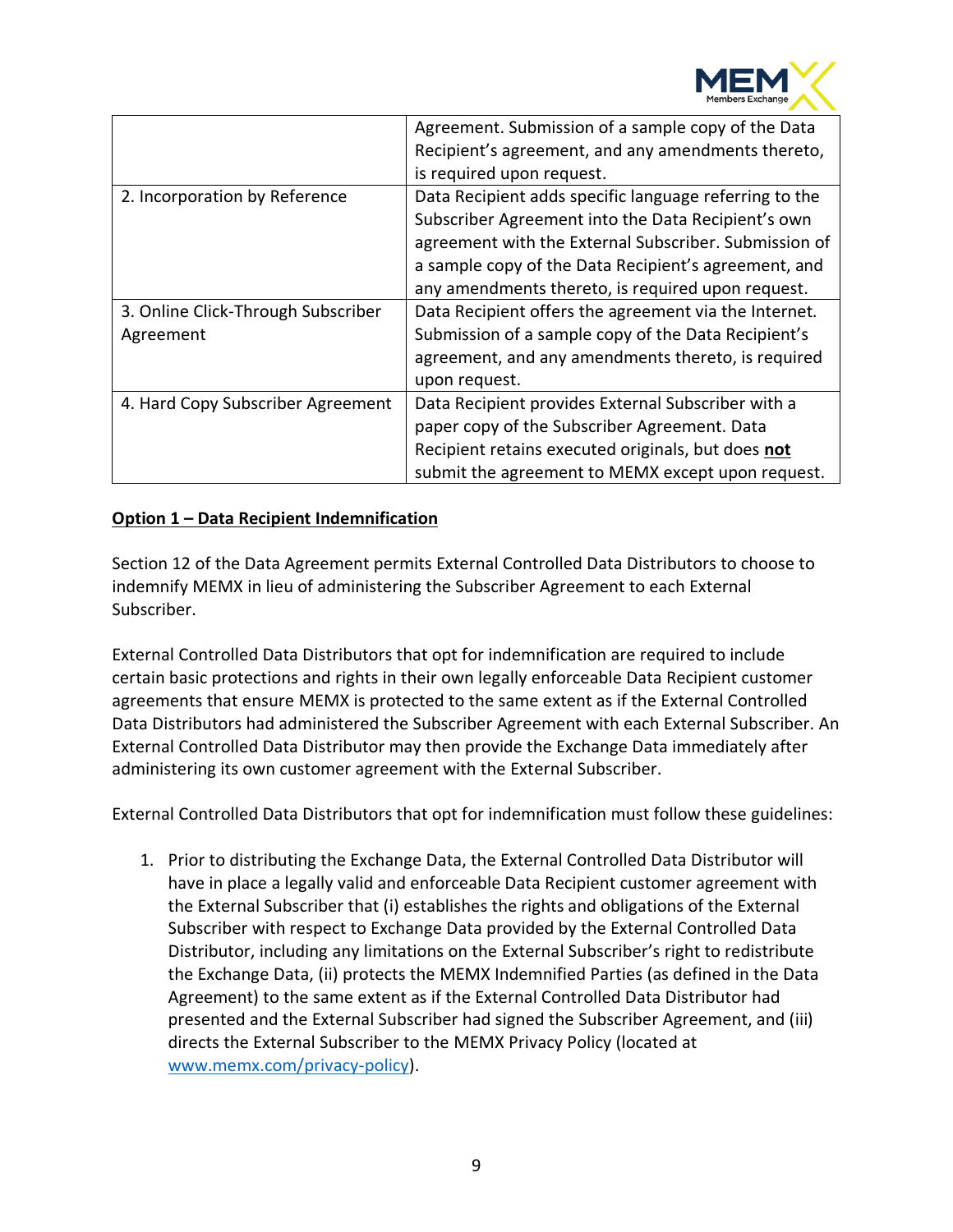

- 2. In terms of recordkeeping and retention, Data Recipient customer agreements are subject to requirements specified within Section 2 of these Market Data Policies and as specified within the Data Agreement. In the event of a dispute with External Subscriber(s) relating to the Exchange Data, the External Controlled Data Distributor agrees to provide MEMX with copies of the relevant Data Recipient customer agreements.
- 3. External Controlled Data Distributor must indemnify all MEMX Indemnified Parties and any third parties against any Claims and Losses relating to the Exchange Data made by an External Subscriber who receives the Exchange Data from the External Controlled Data Distributor (or any person relying upon the Exchange Data received by such External Subscriber) arising from External Controlled Data Distributor's election to distribute Exchange Data to such External Subscriber under a Data Recipient customer agreement rather than under a Subscriber Agreement.

Submission of a sample copy of the Data Recipient's customer agreement and any amendments thereto to [data@memx.com](mailto:data@memx.com) is required upon request. Please note that MEMX does not require External Controlled Data Distributors to submit copies of the executed Data Recipient customer agreements to MEMX.

# **Option 2 – Incorporation by Reference**

In lieu of including the exact language of the Subscriber Agreement in the Data Recipient customer agreement with each Subscriber, External Controlled Data Distributors may choose to incorporate necessary language protecting MEMX by referring to the Subscriber Agreement in their own legally valid and enforceable Data Recipient customer agreement, and in addition, providing a copy of the Subscriber Agreement to the Subscriber. Thus, by signing the Data Recipient customer agreement, External Subscribers also assent to necessary Subscriber Agreement terms.

External Controlled Data Distributors that opt for "Incorporation by Reference" must follow these instructions:

1. Include the language below prominently on the signature page of the Data Recipient customer agreement. Prior to including this language in the Data Recipient customer agreement, in the blank provided, insert the term in the Data Recipient customer agreement that refers to the person receiving the information (i.e., customer, account holder, subscriber, member, etc.).

| By executing this Agreement,       |  | (known as "Subscriber" in the |  |
|------------------------------------|--|-------------------------------|--|
| Subscriber Agreement) agrees that: |  |                               |  |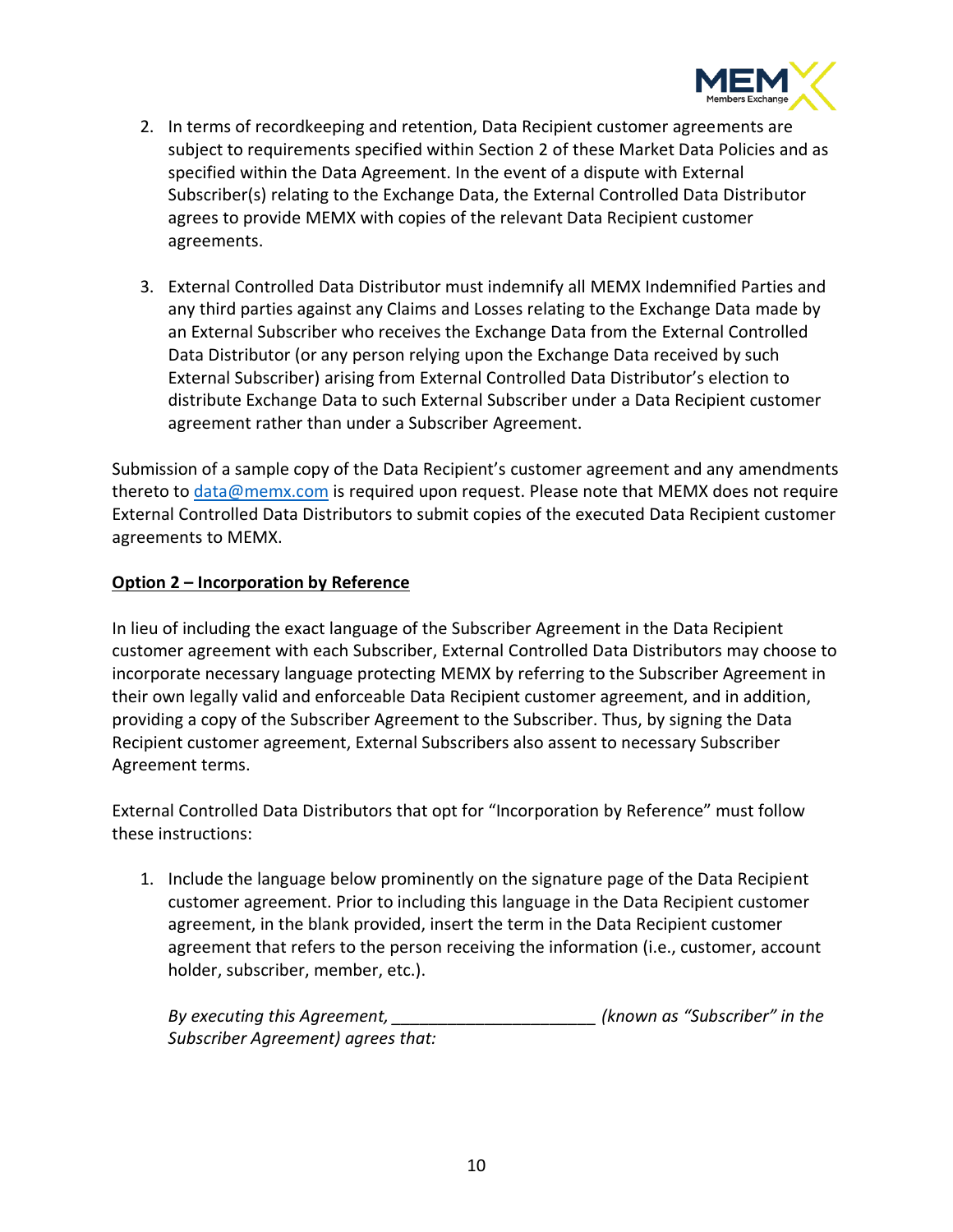

- *a. it has read and agrees to be bound by the Subscriber Agreement, a copy of which is attached hereto, and the MEMX Privacy Policy (located at [www.memx.com/privacy-policy\)](http://www.memx.com/privacy-policy);*
- *b. the Data Recipient/Vendor (i) is not an agent of MEMX LLC; (ii) is not authorized to add to or delete any terms or provisions from the Subscriber Agreement; and (iii) is not authorized to modify any provision of the Subscriber Agreement; and*
- *c. no provision has been added to or deleted from the Subscriber Agreement and that no modifications have been made to it. Both the Subscriber and the person executing on behalf of the Subscriber warrant that the Subscriber is legally able to undertake the obligations set forth therein and the signatory is duly authorized to bind the Subscriber to the Subscriber Agreement.*
- 2. Provide each External Subscriber with a copy of the Subscriber Agreement at the time of executing the Data Recipient customer agreement.

Submission of a sample copy of the Data Recipient's customer agreement and any amendments thereto to [data@memx.com](mailto:data@memx.com) is required upon request.

Once the Data Recipient customer agreement is signed by both the External Subscriber and the External Controlled Data Distributor, and the External Subscriber has been provided a copy of the Subscriber Agreement, MEMX considers the External Subscriber to be authorized to receive Exchange Data. Please note that MEMX does not require External Controlled Data Distributors to submit copies of the executed Data Recipient customer agreements to MEMX.

# **Option 3 – Online Click-Through Version of Subscriber Agreement**

External Controlled Data Distributors are permitted to offer an online click-through version of the Subscriber Agreement to each External Subscriber, but if a Subscriber Agreement is not administered properly, the External Controlled Data Distributor must indemnify the MEMX Indemnified Parties in the event of any claim.

To offer an online click-through version of the Subscriber Agreement to External Subscribers, copy the full text of the Subscriber Agreement and complete the necessary programming to ensure the External Subscriber can enter the following information:

- External Subscriber Name
- Full Name of Person Authorized to Sign the Subscriber Agreement
- Title of Person Authorized to Sign the Subscriber Agreement
- Date of Execution

The following language must be displayed to the External Subscriber, and the External Subscriber must agree to it by marking the applicable checkbox: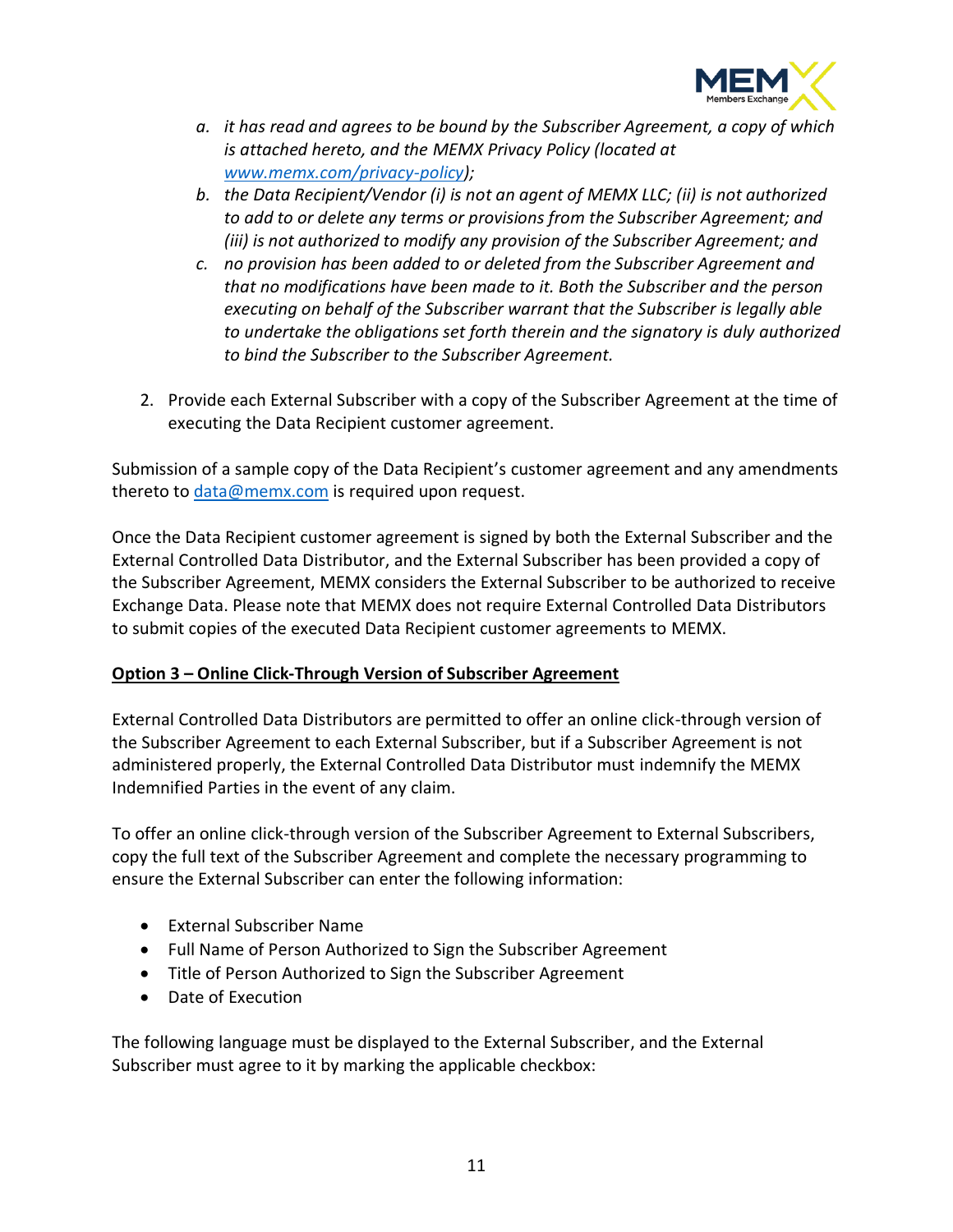

*ACCEPTED AND AGREED: I, an authorized officer of the Subscriber to which the preceding terms and conditions refer, acknowledge that I have read the preceding terms and conditions of this Agreement, that I understand them, and that I hereby manifest Subscriber's assent to, and Subscriber's agreement to comply with, those terms and conditions by "clicking" on the following box. I further acknowledge and agree to the terms of the MEMX Privacy Policy (located at [www.memx.com/privacy-policy\)](http://www.memx.com/privacy-policy).*

Submission of a sample copy of the Data Recipient's click-through Subscriber Agreement and any amendments thereto to  $data@$  memx.com is required upon request.

Once these steps have been completed, MEMX considers the External Subscriber to be authorized to receive Exchange Data.

# **Option 4 – Hard Copy Subscriber Agreement**

External Controlled Data Distributors are permitted to enter into a hard copy/paper version of the Subscriber Agreement with each External Subscriber. A copy of the Subscriber Agreement is available on the Website. MEMX permits External Controlled Data Distributors to accept scanned and other electronic copies of the agreement as legal documents.

External Controlled Data Distributors that opt for the hard copy version of the Subscriber Agreement should follow these instructions:

- 1. Copy the complete text of the Subscriber Agreement into a file containing your company letterhead.
- 2. Print copies of the Subscriber Agreement for External Subscribers and for your records.
- 3. Provide copies of or direct External Subscribers to the MEMX Privacy Policy (located at [www.memx.com/privacy-policy\)](http://www.memx.com/privacy-policy)

Once the Subscriber Agreement is signed by both the External Subscriber and the External Controlled Data Distributor, and the External Subscriber has been provided an executed copy of the Subscriber Agreement, MEMX considers the External Subscriber to be authorized to receive Exchange Data. Please note that MEMX does not require External Controlled Data Distributors to submit copies of the executed Subscriber Agreement to MEMX.

# *Notification and Enforcement*

Each External Controlled Data Distributor shall (i) enforce each of its External Subscriber's compliance with the terms of the Subscriber Agreement or equivalent agreement; (ii) provide MEMX written notice of any violation thereof by an External Subscriber, immediately upon becoming aware of such violation; (iii) provide MEMX notice of termination of any Subscriber Agreement, immediately upon receiving or serving notice of such termination; (iv) provide MEMX any assistance as MEMX may reasonably request in enforcing MEMX's rights under any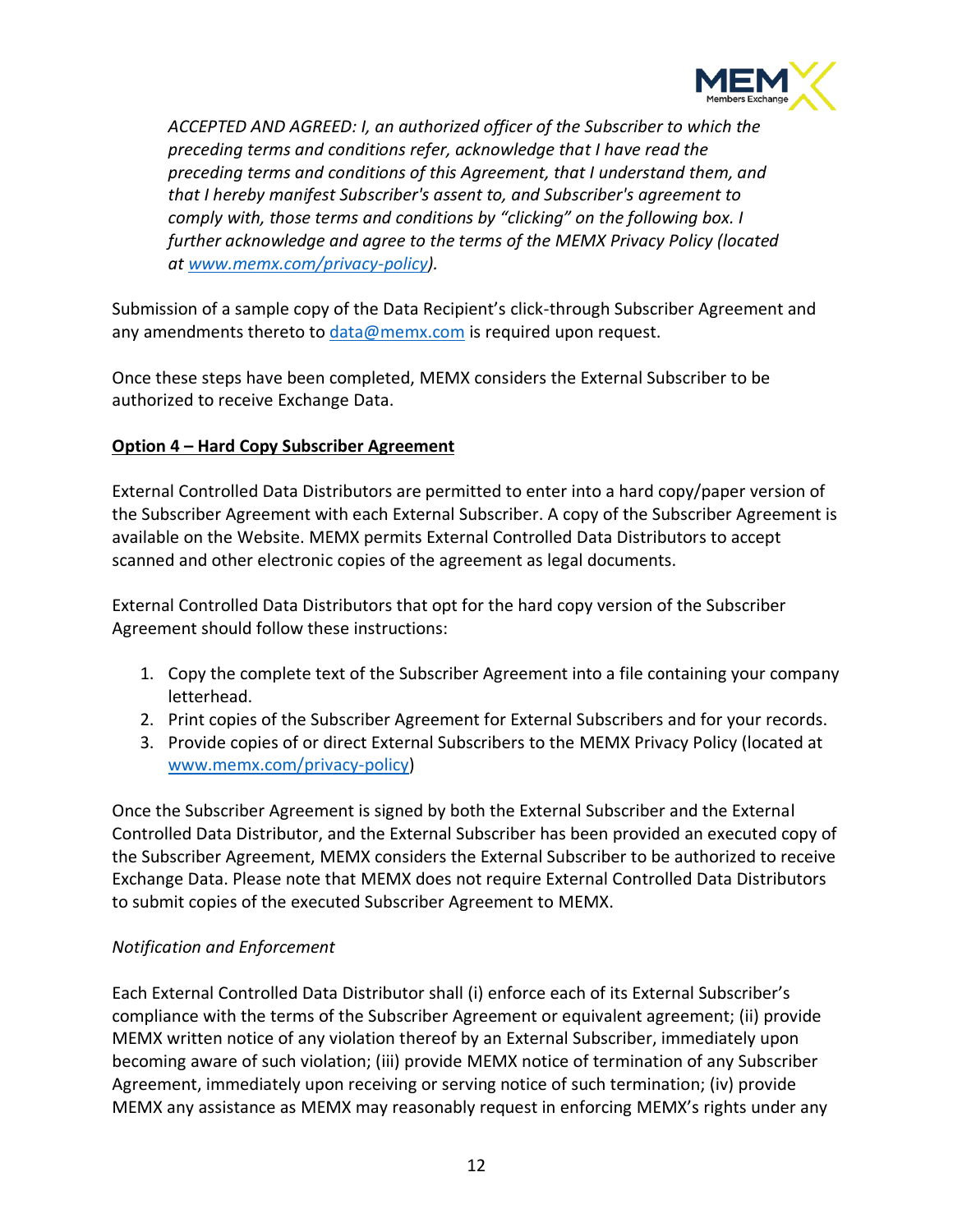

Subscriber Agreement; (v) upon MEMX's request, cease providing any Exchange Data to any External Subscriber; and (vi) provide MEMX written notice promptly upon becoming aware of any acts or omissions of any External Subscriber or other person, in addition to those otherwise required to be reported herein, which External Controlled Data Distributor believes, in its reasonable discretion, might jeopardize or prejudice the rights of MEMX (or an affiliate or data provider) in any Exchange Data or threaten the security or operations of any systems or other technology utilized by or on behalf of MEMX (or an affiliate) or any Data Recipient to disseminate any Exchange Data.

# <span id="page-12-0"></span>**9. Controlled Data Distributor and Data Recipient Reporting**

# *Display and Non-Display Usage Reporting*

Distributors are required to report the number of Data Users related to Display and Non-Display Usage based on the requirements for the specified data product as follows:

| Product                 | <b>Non-Display Usage</b> | <b>Internal Display</b>  | <b>External Display</b>  |
|-------------------------|--------------------------|--------------------------|--------------------------|
|                         | Reporting                | <b>Usage Reporting</b>   | <b>Usage Reporting</b>   |
|                         | Requirement              | Requirement              | Requirement              |
| <b>MEMOIR Depth</b>     | <b>Only Upon Request</b> | <b>Monthly Reporting</b> | <b>Monthly Reporting</b> |
|                         |                          | Required                 | Required                 |
| <b>MEMOIR Top</b>       | No Reporting             | No Reporting             | <b>Monthly Reporting</b> |
|                         | Required                 | Required                 | Required                 |
| <b>MEMOIR Last Sale</b> | No Reporting             | No Reporting             | <b>Monthly Reporting</b> |
|                         | Required                 | Required                 | Required                 |

Unless otherwise provided by MEMX or indicated in this section of the Market Data Policies, Data Recipient shall use reasonable efforts to provide such reporting within 15 days of the end of the applicable reporting period. Failure to report within 60 days of the end of the applicable reporting period may result in suspension or termination of provision of Exchange Data to Data Recipient.

# *Display Usage Reporting*

If a product shown above requires no reporting, Controlled Data Distributors do not have to report the Data Users receiving the controlled Exchange Data for Display Usage or Non-Display Usage. For products that require Display Usage reporting, Controlled Data Distributors must count every Professional Data User and Non-Professional Data User to which they provide Exchange Data. Thus, the Controlled Data Distributor's count will include every Data User that accesses the Exchange Data, regardless of the purpose for which the Data User uses the Exchange Data. Controlled Data Distributors must report all Professional Data Users and Non-Professional Data Users in accordance with the following: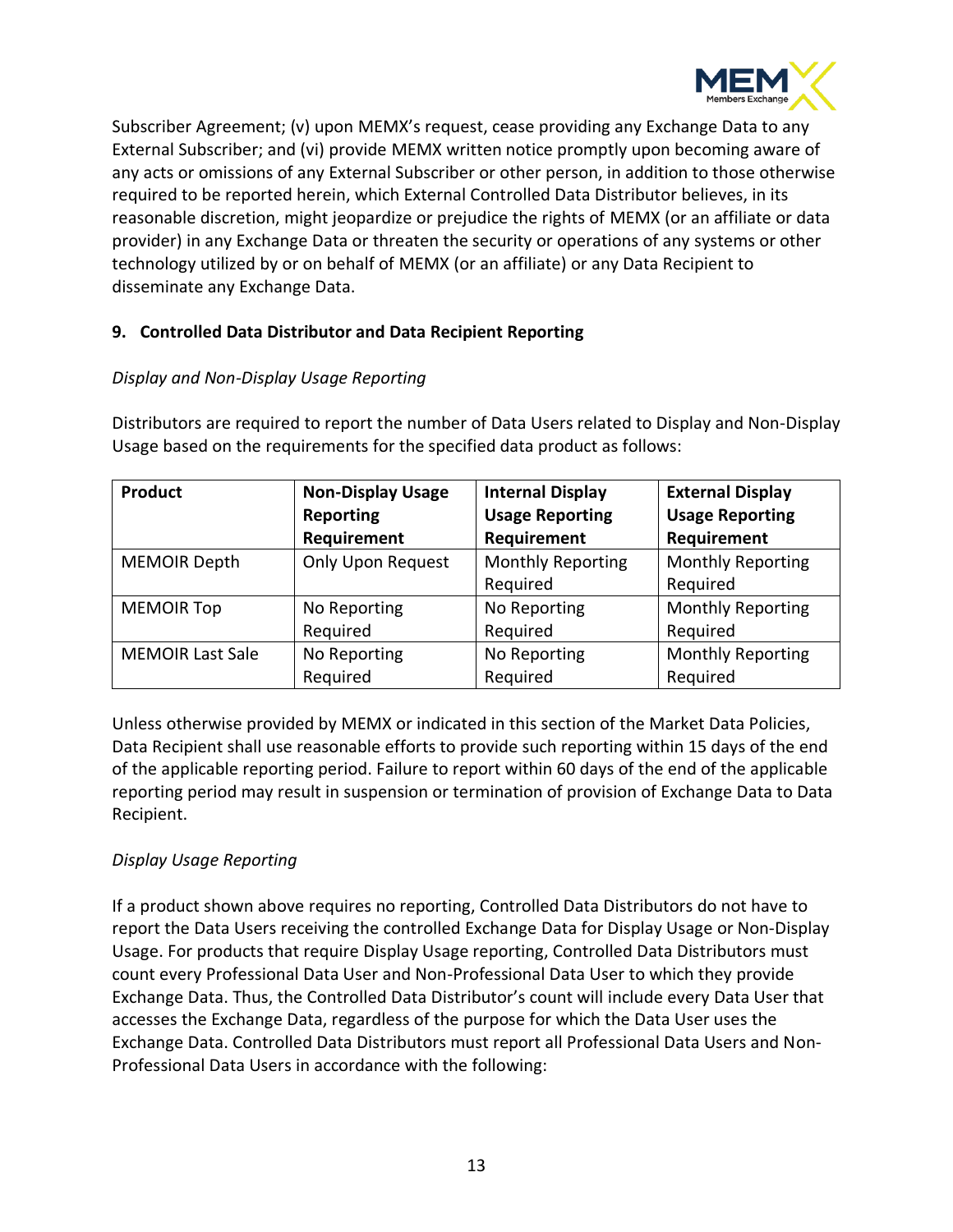

- In connection with a Controlled Data Distributor's distribution of Exchange Data, the Controlled Data Distributor must count as one Data User each unique Data User that the Controlled Data Distributor has entitled to have access to the Exchange Data.
- Controlled Data Distributors must report each unique individual person who receives access through multiple devices or multiple methods (e.g., a single Data User has multiple passwords and user identifications) as one Data User.
- If a Controlled Data Distributor entitles one or more individuals to use the same device, the Controlled Data Distributor must include only the individuals, and not the device, in the count. Thus, Controlled Data Distributors would not be required to report device counts associated with a Data User's display use of the Exchange Data.
- If an individual User is entitled to access the same Exchange Data through multiple Distributors, the individual User must only be reported once. Thus, the Distributors may coordinate to report the individual User by only one of such Distributors (not by all such Distributors).

Controlled Data Distributors must submit usage reports of real-time Exchange Data on a monthly basis by entering details directly into the reporting system or any other method designated by MEMX. Monthly reporting for the prior month's activity is due on the 15<sup>th</sup> of the current month (i.e., May 15<sup>th</sup> is the due date for April reporting). For Display Usage reporting, previous month quantities will be carried over on a month-to-month basis to aid in the reporting of Data Users, and Controlled Data Distributors may submit revised reporting in order to correct errors in the reporting of total quantities or Data User categorization. Controlled Data Distributors may only submit revised reporting within 60 days of the date where usage activity occurred 30 calendar days after the reporting due date (i.e., June 14<sup>th</sup> for April reporting). Each report may include the following:

- Data User billing address
- Business address at which Data User receives the Exchange Data
- Type of service/product
- Total aggregated number of Display Usage Data Users

Controlled Data Distributors that have obtained an Enterprise license for a particular Exchange Data product are not required to report Data User quantities for that Exchange Data product on a monthly basis, but MEMX reserves the right to request that Controlled Data Distributors report such Data User quantities on a best-efforts basis upon request by MEMX.

Additionally, Controlled Data Distributors that have obtained a Digital Media Enterprise license for a particular Exchange Data product are not required to report quantities of Data Users covered by such license and may distribute the Exchange Data to an unlimited number of Data Users for viewing the Exchange Data via television, websites, and mobile devices for informational and non-trading purposes only. For the avoidance of doubt, Controlled Data Distributors that have obtained a Digital Media Enterprise license must report quantities of Data Users that are not covered by such license (i.e., Data Users that view the Exchange Data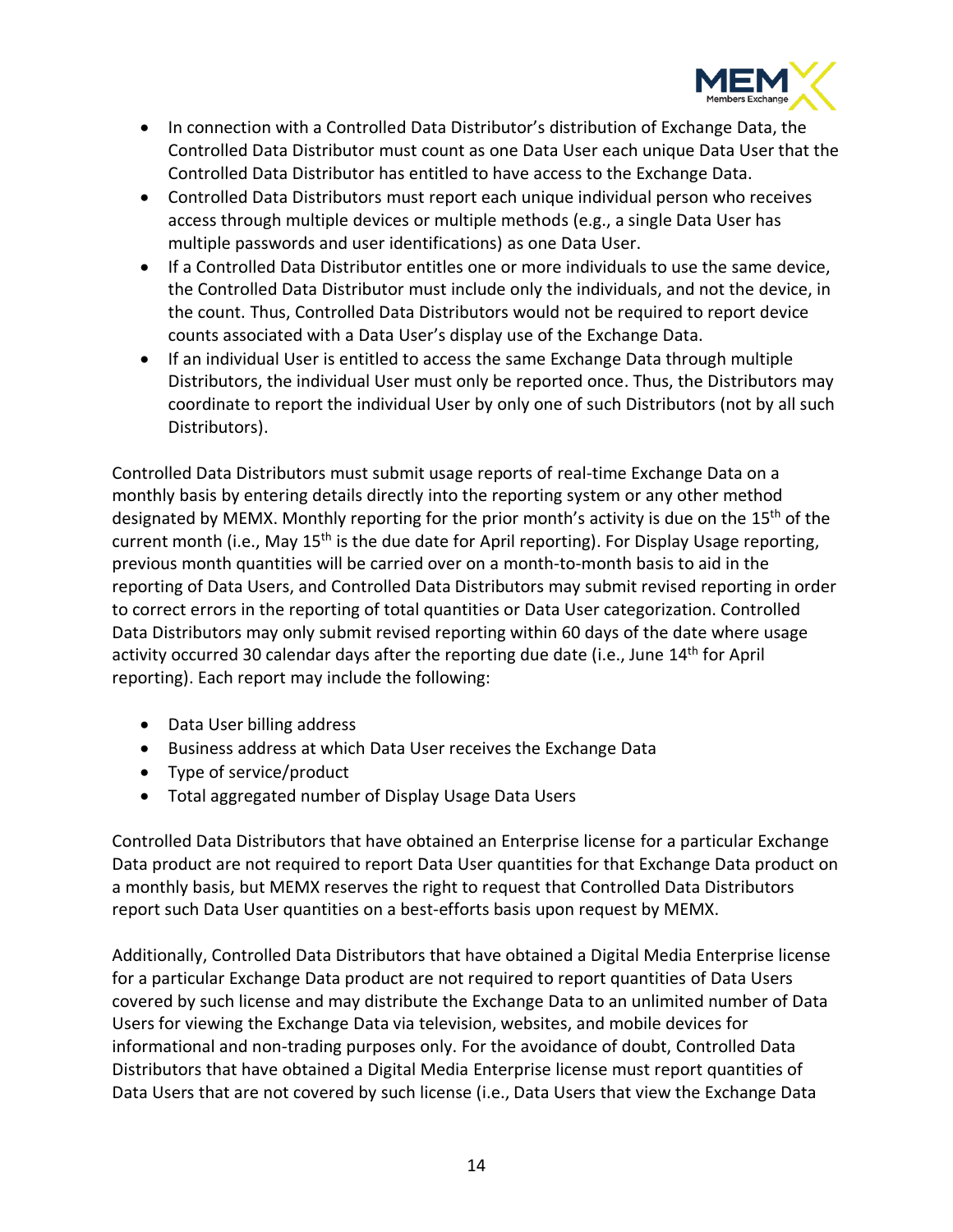

other than via television, websites, and mobile devices for informational and non-trading purposes).

#### *Non-Display Usage Reporting*

Non-Display Usage includes any method of accessing an Exchange Data product that involves access or use by a machine or automated device without access or use of a display by a natural person or persons. Non-Display Usage does not include any use of Exchange Data that enables and results in the output of such Exchange Data solely in a display. Data Recipients are required to describe the type(s) of Non-Display Usage used by them and/or their affiliates on the Exchange Data Order Form and System Description. Data Recipients should include details about the systems and devices that receive Exchange Data within the firm's market data infrastructure, however, no system or device counts are necessary.

There are no monthly reporting obligations for Non-Display Usage (whether by Trading Platforms or not by Trading Platforms) by a Data Recipient, however, such Data Recipients will be required to promptly provide MEMX with written notice, using the Exchange Data Order Form and System Description or other method designated by MEMX, when (i) Exchange Data is or will be used for a new type of Non-Display Usage (such as new use by a Trading Platform where the Data Recipient did not previously use Exchange Data by a Trading Platform); (ii) Exchange Data is discontinued for a type of Non-Display Usage; or (iii) there are any other changes in the Data Recipient's Non-Display Usage that would require an update to the Exchange Data Order Form and System Description currently on file with MEMX. In addition, MEMX reserves the right to request that such Data Recipients attest to their Non-Display Usage upon request by MEMX.

# <span id="page-14-0"></span>**10. Display Requirements**

#### *Attribution*

Each Data Recipient must clearly identify MEMX as the source of any Exchange Data through use of the System name or MEMX's name on each applicable display of Exchange Data. Distributors of Exchange Data to Data Users must provide a prominent attribution message on all displays, including wall boards, tickers, mobile devices, and audio announcements on voice response services. In the case of a ticker, the attribution message should be interspersed with the Exchange Data at least every 90 seconds.

| <b>Exchange Data Feed</b> | <b>Required Attribution Message</b>     |
|---------------------------|-----------------------------------------|
| MEMOIR Depth              | <b>MEMX Real-Time Quotes and Trades</b> |
| MEMOIR Top                | <b>MEMX Real-Time Quotes</b>            |
| <b>MEMOIR Last Sale</b>   | <b>MEMX Real-Time Trades</b>            |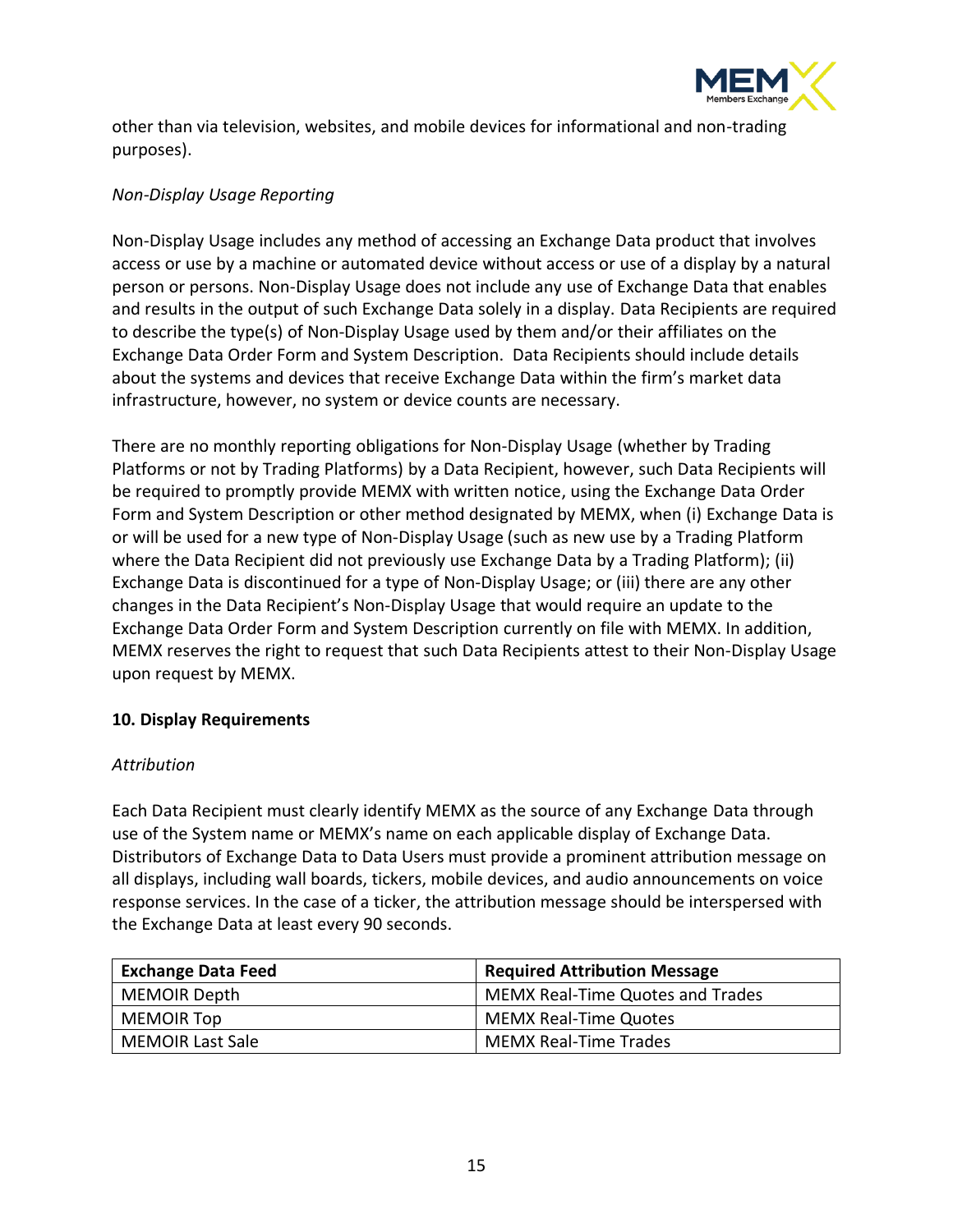

If the Exchange Data is being provided on an intentionally delayed basis, the Data Recipient must notify MEMX at [data@memx.com,](mailto:data@memx.com) and the Data Recipient must clearly notify Data Users that Exchange Data is delayed through applicable attribution on the display in accordance with the requirements in Section 12 of these Market Data Policies.

#### *Marketing Materials*

Each Data Recipient may use MEMX's corporate name, the names of MEMX's market data products, and the trademarks (available through contacting Market Data Services at [data@memx.com\)](mailto:data@memx.com) in any marketing, publicity, or advertising materials related to the business of the Data Recipient, provided that such use is solely for purposes of exercising Data Recipient's rights under the Data Agreement and is in compliance with the guidelines provided by MEMX. For the avoidance of doubt, MEMX may require any Data Recipient to discontinue or alter such use(s) in its sole discretion.

#### <span id="page-15-0"></span>**11. Service Facilitator**

A Data Recipient may delegate any of its responsibilities, obligations or duties under or in connection with the Data Agreement to a Service Facilitator, which may discharge those responsibilities, obligations or duties on behalf of the Data Recipient in accordance with the Data Agreement; provided, however, that the Data Recipient shall be and will remain responsible for compliance by such Service Facilitators with all applicable terms and conditions of the Data Agreement and all other acts and omissions thereby in connection with the receipt, use and distribution of the Exchange Data. Additionally, Data Recipient may use a Service Facilitator to facilitate the dissemination of Exchange Data in Data Recipient's service, provided that Data Recipient has a legally valid and enforceable contract with such Service Facilitator, prior to distributing any Exchange Data to any Service Facilitator, that: (a) includes all limitations on the Service Facilitator's right to use and redistribute Exchange Data; and (b) protects the MEMX Indemnified Parties to the same extent as if the Service Facilitator had signed a Data Agreement with MEMX directly. Service Facilitators may support one or more functions for the Data Recipient including, but not limited to, website operation, software development, facilities and equipment operation, and service installation. The Data Recipient must, through a legally enforceable written agreement with each Service Facilitator:

- Ensure MEMX Indemnified Parties are protected to the same extent as if the Service Facilitator were a party to the Data Agreement, including without limitation by permitting MEMX to audit the Service Facilitator on the same terms as MEMX is permitted to audit the Data Recipient under the Data Agreement.
- Ensure no terms of such agreement conflict with the terms of the Data Agreement.
- Ensure Exchange Data or controlled data distribution of Exchange Data to a Data Recipient may occur only after the Data Recipient is authorized by MEMX, or Data Recipient is qualified through one of the Controlled Data Distributor qualification methods outlined above (in Section 7 of these Market Data Policies).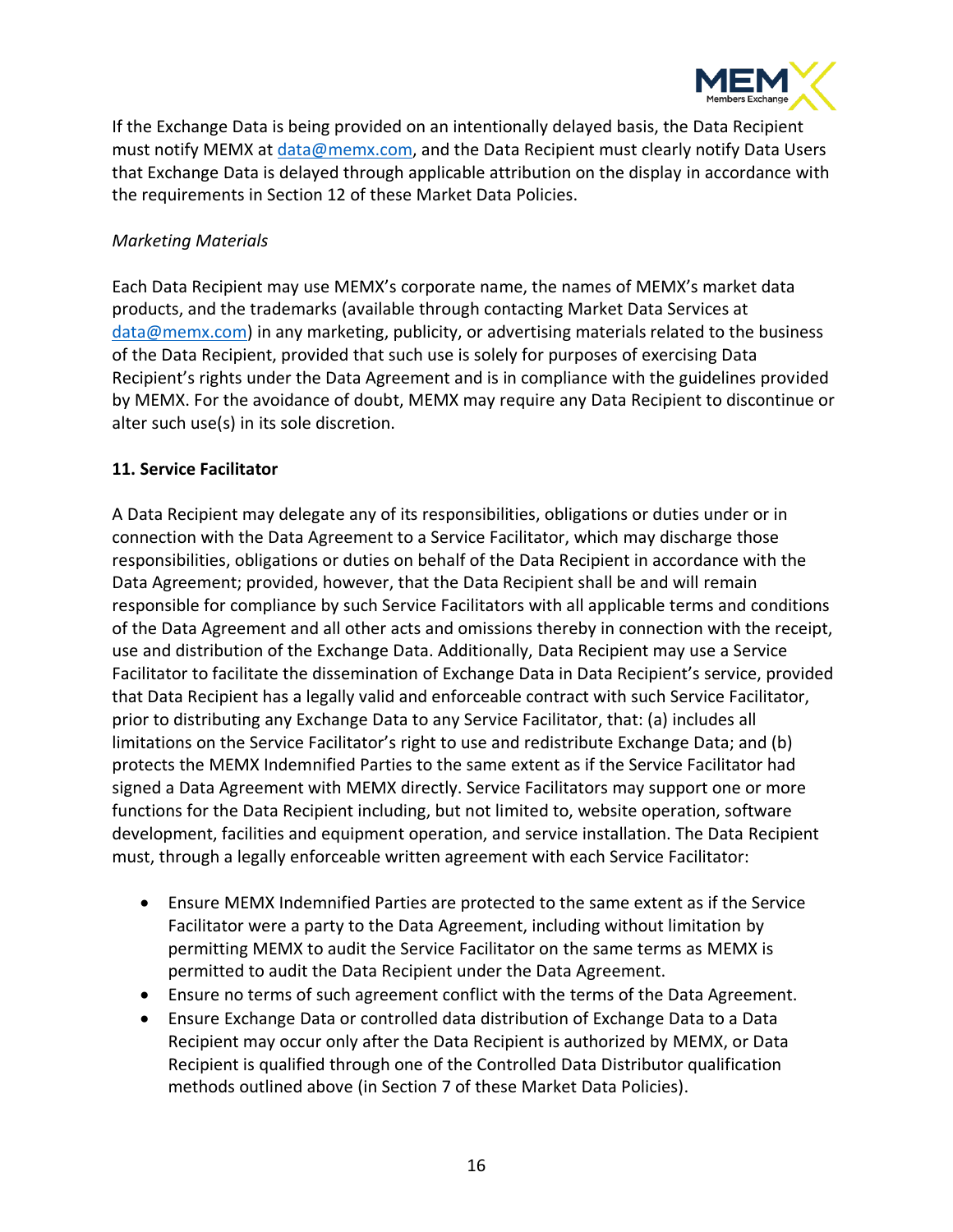

• Ensure the Data Recipient, and not the Service Facilitator, controls all entitlement of Exchange Data to the Data Recipient.

Notwithstanding the foregoing, the Service Facilitator must sign a Data Agreement and must fulfill all requirements of MEMX if the Service Facilitator receives Exchange Data directly from MEMX. Finally, if the Data Recipient uses any Service Facilitators, the Data Recipient must provide a list of all Service Facilitators to MEMX on a Service Facilitator List.

# <span id="page-16-0"></span>**12. Delayed Data**

Once a period of time has passed since the dissemination of Exchange Data by MEMX, Realtime Data will become "**Delayed Data**". There are different requirements for the distribution of Delayed Data as compared to Real-time Data. The following definitions apply:

- **Delay Period** The period of time that has passed since the dissemination of Exchange Data by MEMX, which is currently 15 minutes.
- **Real-time Data** Exchange Data distributed prior to the expiration of the Delay Period.
- **Delayed Data** Exchange Data distributed after the Delay Period.
- **End-of-Day Data** Exchange Data distributed after the market has closed for the current trading day and after the Delay Period.

Controlled Data Distributors of Delayed Data are not required to qualify Data Users in respect of receipt of Delayed Data identified in the Controlled Data Distributor Requirements section of these Market Data Policies. Thus, Controlled Data Distributors of Delayed Data are not required to administer a Subscriber Agreement or equivalent with such Data Users. In addition, Uncontrolled Data Distributors of Delayed Data are not required to obtain a Data Agreement from Data Users (including Data Feed Subscribers) receiving Delayed Data.

Uncontrolled Data Distributors are required to report Data Feed Subscribers of Delayed Data to MEMX only upon request.

Each Delayed Data Distributor must obtain approval and describe, using the Exchange Data Order Form and System Description, its system(s) used to distribute Delayed Data externally to any Data Users (including Data Feed Subscribers) that are not affiliates of the Data Recipient. Data Feed Subscribers of Delayed Data are not permitted to redistribute the Delayed Data as an Uncontrolled Data Distributor. The waiver of the qualification and agreement requirements by MEMX does not limit the Controlled Data Distributor's or Uncontrolled Data Distributor's obligations as described within the Data Agreement executed with MEMX.

For Controlled Data Distributors providing Delayed Data, MEMX requires that an appropriate delay message be provided to subscribers for all displays of such Delayed Data. The delay message must prominently appear on all displays containing Delayed Data, such as at or near the top of the page. In the case of a ticker, the delay message should be interspersed with the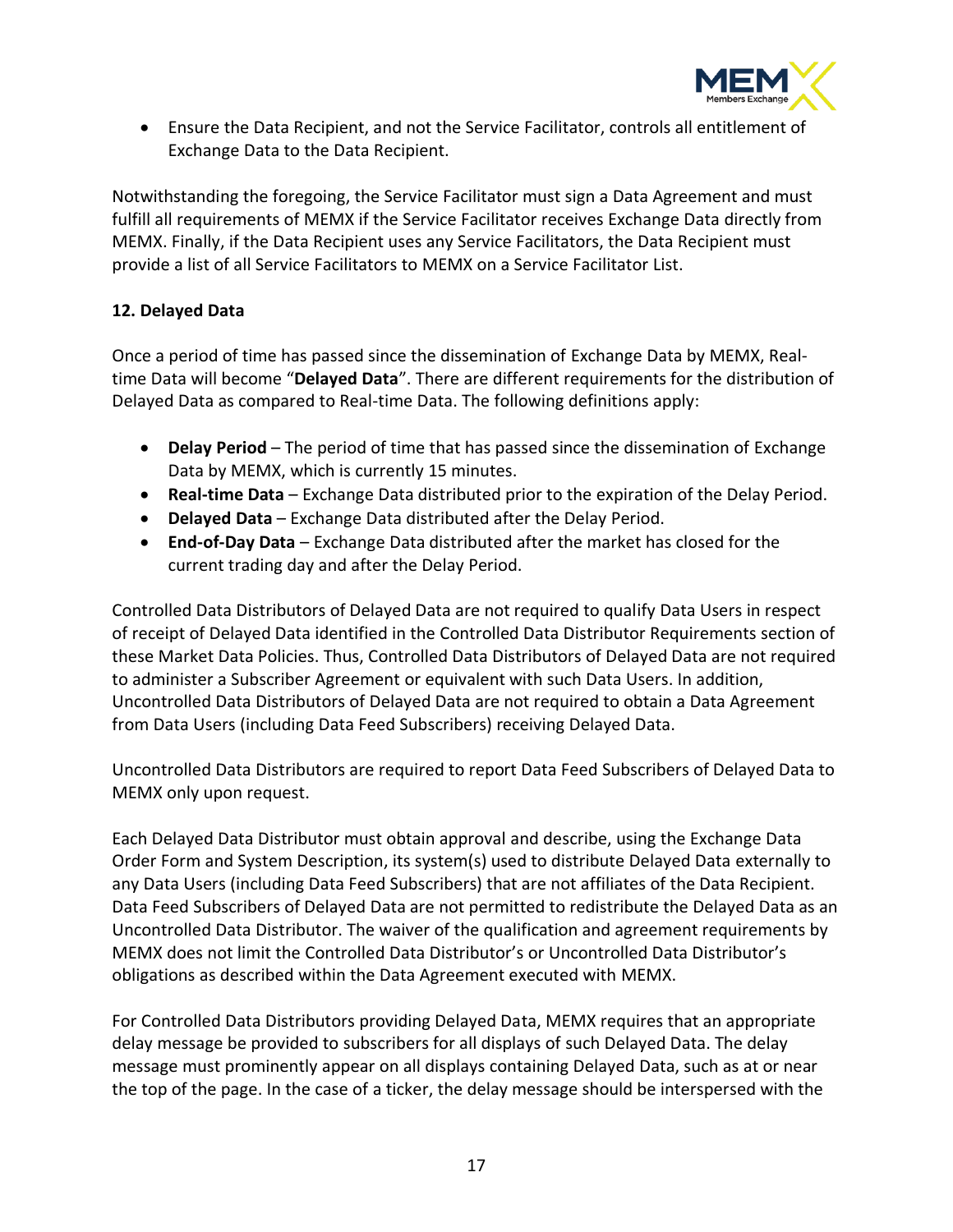

market data at least every 90 seconds. Examples of appropriate delay messages are as follows: "Data Delayed 15 minutes", "Data Delayed 24 hours", "Delayed Data", "Del-15", and "Data Delayed until Midnight ET". Alternatives for Exchange Data time delay notice attribution on displays may be permitted with the prior written approval of MEMX if the alternative accurately and unambiguously describes the duration of the delay of the Exchange Data. Requests for alternative notice text may be made via email to [data@memx.com.](mailto:data@memx.com)

# <span id="page-17-0"></span>**13. Derived Data**

"**Derived Data**" is pricing data or other data that (i) is created in whole or in part from Exchange Data; (ii) is not an index or financial product as described below; and (iii) cannot be readily reverse‐engineered to recreate Exchange Data or used to create other data that is a reasonable facsimile or substitute for Exchange Data. Generally, Derived Data usage is not considered fee liable. There may be certain exceptions to fee liability depending on the data feed used to create the Derived Data and the Derived Data being created. Please review the product Fee Schedule on the Website, which will describe any applicable exceptions, or contact [data@memx.com](mailto:data@memx.com) for more information.

Data Recipients distributing Derived Data must use the Exchange Data Order Form and System Description to describe any Derived Data created using Exchange Data. Distributors of Derived Data are not required to report Data Users receiving Derived Data. Distribution of Derived Data does not require the Data User receiving Derived Data to sign a Data Agreement with MEMX. If a distributor opts not to administer a Subscriber Agreement or equivalent, then the distributor is required to indemnify MEMX in the event of a claim.

Notwithstanding the definition and rights with respect to Derived Data described above, Data Recipient shall not use, or permit any third party to use, any Exchange Data (i) as input data in the creation or calculation of any index or similar work, or (ii) to create any financial instrument or investment product that is based on, or seeks to match the performance of, values included in the Exchange Data, in each case unless and until Data Recipient has entered into a separate license agreement with MEMX or, with respect to any Exchange Data owned by a third party, the applicable provider of such Exchange Data.

#### <span id="page-17-1"></span>**14. Fees**

Fees for Exchange Data are displayed on the MEMX Fee Schedule maintained on the Website at[: https://info.memxtrading.com/fee-schedule/.](https://info.memxtrading.com/fee-schedule/)

A Data Recipient is liable for the applicable Exchange Data fees during the time period when the Data Recipient was enabled (or "entitled") to access the Exchange Data whether or not they actually accessed the Exchange Data. A Data Recipient must provide information evidencing the date as of which it no longer had access to the Exchange Data (such as a written confirmation from their Uncontrolled Data Distributor).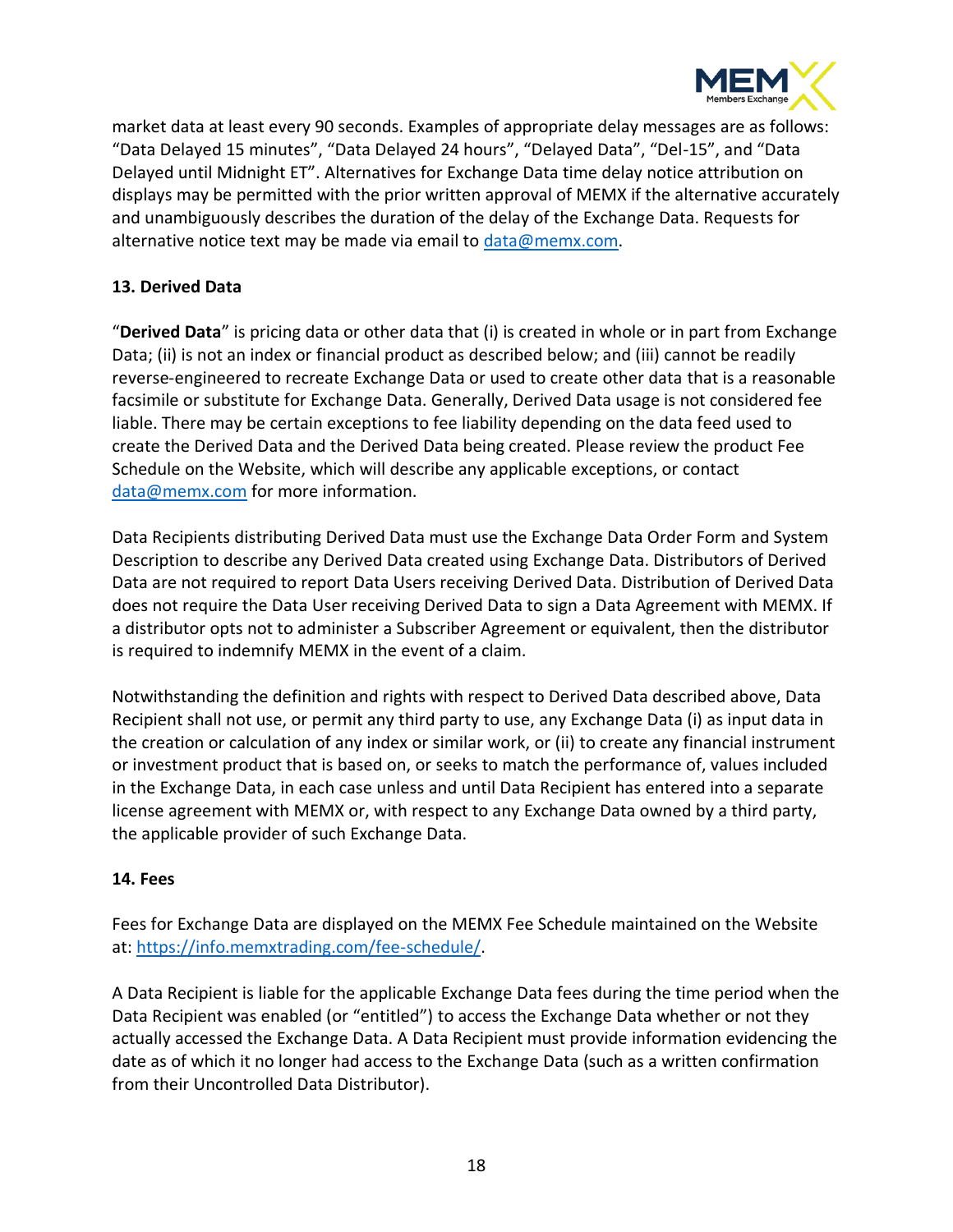

If a Data Recipient is distributing an Exchange Data product internally and externally, the Data Recipient will be required to pay both the Internal Distribution Fee and the External Distribution Fee.

If a Data Recipient is receiving identical Exchange Data from (i) multiple Uncontrolled Data Distributors or (ii) from one or more Uncontrolled Data Distributors and MEMX, the Data Recipient will only be required to pay the applicable distribution fee(s) once to MEMX (i.e., the Internal Distribution Fee and/or the External Distribution Fee – depending on whether the Data Recipient is distributing the Exchange Data internally and/or externally).

Upon written request to MEMX, MEMX may waive any fees under the Data Agreement for a government or regulatory agency with jurisdiction over MEMX or one or more of its affiliates. Such fee waiver requests are considered on a case-by-case basis.

#### *Display Usage Fees*

For Controlled Data Distributors, Display Usage fees (including Enterprise or Digital Media Enterprise fees, if applicable) for Data Users will be collected by the Controlled Data Distributor and then remitted to MEMX. For Controlled Data Distributors of Exchange Data, Display Usage fees will apply for all Data Users except those Data Users using Exchange Data solely for the purpose of software development, quality assurance testing, sales support relating to redistribution, or for technical monitoring of systems using Exchange Data and not in support of other commercial/business functions.

#### *Non-Display Usage Fees*

Non-Display Usage fees will apply for Data Recipients that use MEMOIR Depth Exchange Data for one or both of the following categories of Non-Display Usage: (i) Non-Display Usage by Trading Platforms; and (ii) Non-Display Usage not by Trading Platforms. Non-Display Usage by Trading Platforms includes use of Exchange Data in an execution platform operated as or by a registered National Securities Exchange (as defined in Section 3(a)(1) of the Exchange Act), an Alternative Trading System (as defined in Rule 300(a) of Regulation ATS), or an Electronic Communications Network (as defined in Rule 600(b)(23) of Regulation NMS). Non-Display Usage not by Trading Platforms includes trading uses such as high frequency or algorithmic trading as well as any trading in any asset class, automated order or quote generation and/or order pegging, price referencing for smart order routing, operations control programs, investment analysis, order verification and management, surveillance programs, risk management, compliance, and portfolio management.

There are separate fees charged for: (i) Non-Display Usage by Trading Platforms; and (ii) Non-Display Usage not by Trading Platforms. The fee for Non-Display Usage by Trading Platforms is charged only once per Data Recipient regardless of the number of Trading Platforms operated by such Data Recipient and/or its affiliates. Similarly, the fee for Non-Display Usage not by Trading Platforms is charged only once per Data Recipient regardless of the number of non-